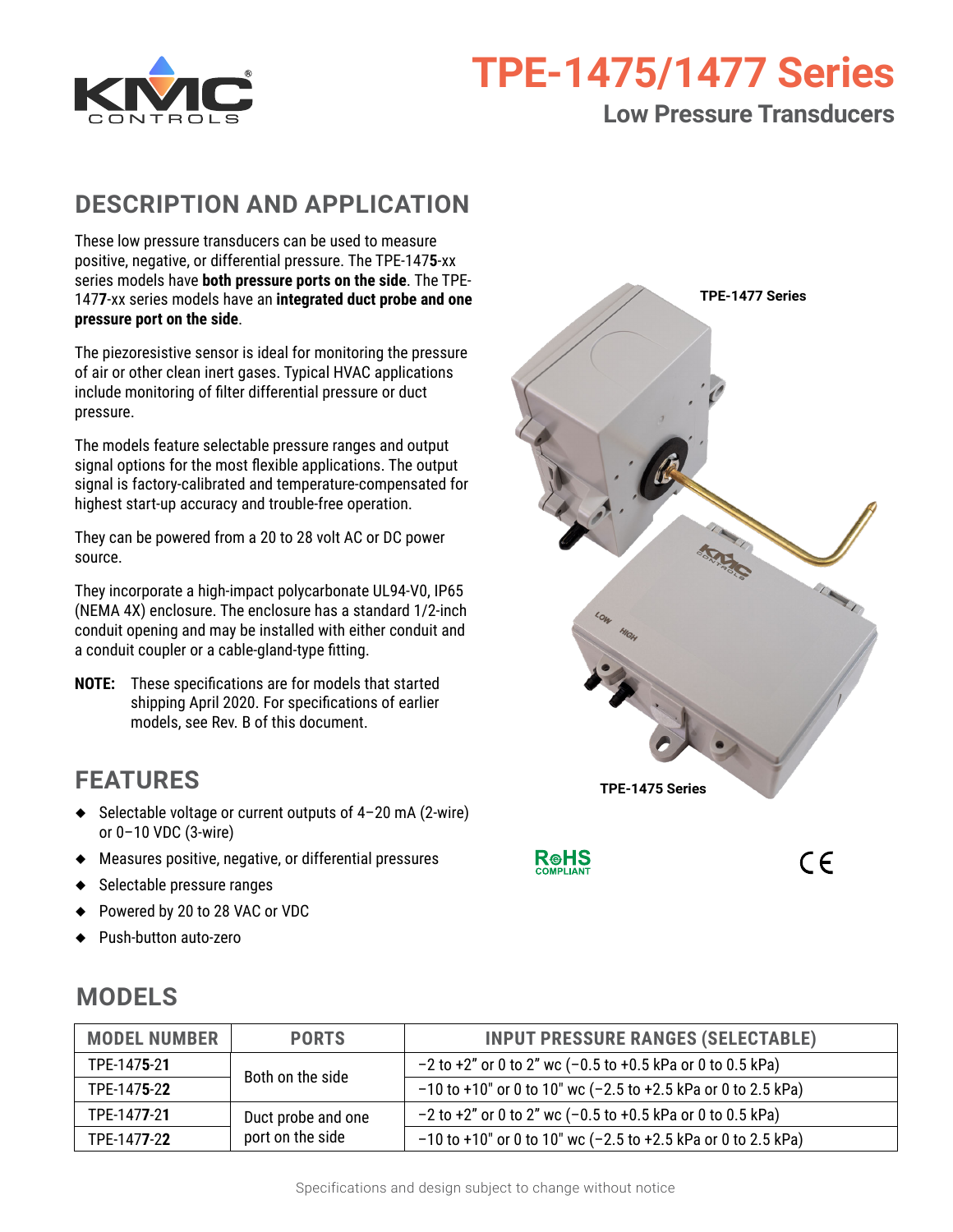### **DIMENSIONS AND MOUNTING**



**NOTE:** Avoid locations with severe vibrations or excessive moisture. Mount the transmitter on a vertical surface using #10 screws (not supplied) through the two integrated mounting holes. The enclosure has a opening for a standard 1/2-inch conduit fitting. Ensure there is enough space around the unit to make the tubing (without kinking) and electrical connections. For added security, two (provided) screws may be installed in the integrated screw tabs of the hinged cover.

### **SPECIFICATIONS**

| <b>Pressure Ranges</b>               | See Models on page 1                                                                                                  |  |
|--------------------------------------|-----------------------------------------------------------------------------------------------------------------------|--|
| <b>Accuracy</b>                      | ±1% FSO (Full Scale Output)                                                                                           |  |
| <b>Measurement Type</b>              | Differential (two port) or static                                                                                     |  |
| <b>Response Time</b>                 | $250 \text{ ms}$                                                                                                      |  |
| <b>Stability</b>                     | < ±1% FSO per year                                                                                                    |  |
| <b>Thermal Effects</b>               | < ±3% over compensated range                                                                                          |  |
| <b>Compensated Range</b>             | 32 to 122° F (0 to 50° C)                                                                                             |  |
| <b>Proof Pressure</b>                | 40" wc (10 kPa)                                                                                                       |  |
| <b>Burst Pressure</b>                | 120" wc (30 kPa)                                                                                                      |  |
| <b>Operating Conditions</b>          |                                                                                                                       |  |
|                                      | 32 to 122° F (0 to 50° C), 10 to 90%<br>RH non-condensing                                                             |  |
| <b>Media Compatibility</b>           | Non-corrosive, non-ionic clean dry<br>air or inert gases                                                              |  |
| <b>Power Supply (at transmitter)</b> |                                                                                                                       |  |
|                                      | 20 to 28 VAC/VDC (non-isolated<br>half-wave rectified)                                                                |  |
| <b>Supply Current</b>                | < 4 mA in voltage mode or 20 mA<br>max, in current mode                                                               |  |
| <b>Input Voltage Effect</b>          | Negligible over specified operating<br>range                                                                          |  |
| <b>Protection Circuitry</b>          | Reverse voltage protected and<br>output limited                                                                       |  |
| <b>Output Signal Options</b>         |                                                                                                                       |  |
|                                      | 4-20 mA (2-wire)                                                                                                      |  |
|                                      | 0-10 VDC (3-wire)                                                                                                     |  |
| <b>Output Drive Capability</b>       |                                                                                                                       |  |
|                                      | 400 ohm maximum @ 24 VDC for<br>current mode or 10K ohms mini-<br>mum for voltage mode                                |  |
| <b>Zero Adjustment</b>               | Push-button auto-zero                                                                                                 |  |
| <b>Wiring Connections</b>            | Screw terminal block (14 to 22<br>AWG)                                                                                |  |
| <b>Pressure Connections</b>          |                                                                                                                       |  |
|                                      | Barbed ports for 0.170" (5 mm) ID<br>flexible tubing (two for TPE-1475 or<br>one port and one probe for TPE-<br>1477) |  |
| <b>Conduit Connection</b>            | Access hole for 1/2" NPT conduit or<br>cable gland                                                                    |  |
| <b>Enclosure Material</b>            | Polycarbonate UL94-V0, IP65<br>(NEMA 4X)                                                                              |  |
| Weight                               | 6 oz. (170 grams)                                                                                                     |  |
| <b>Manufacturing</b>                 | ISO 9001 registered quality system                                                                                    |  |